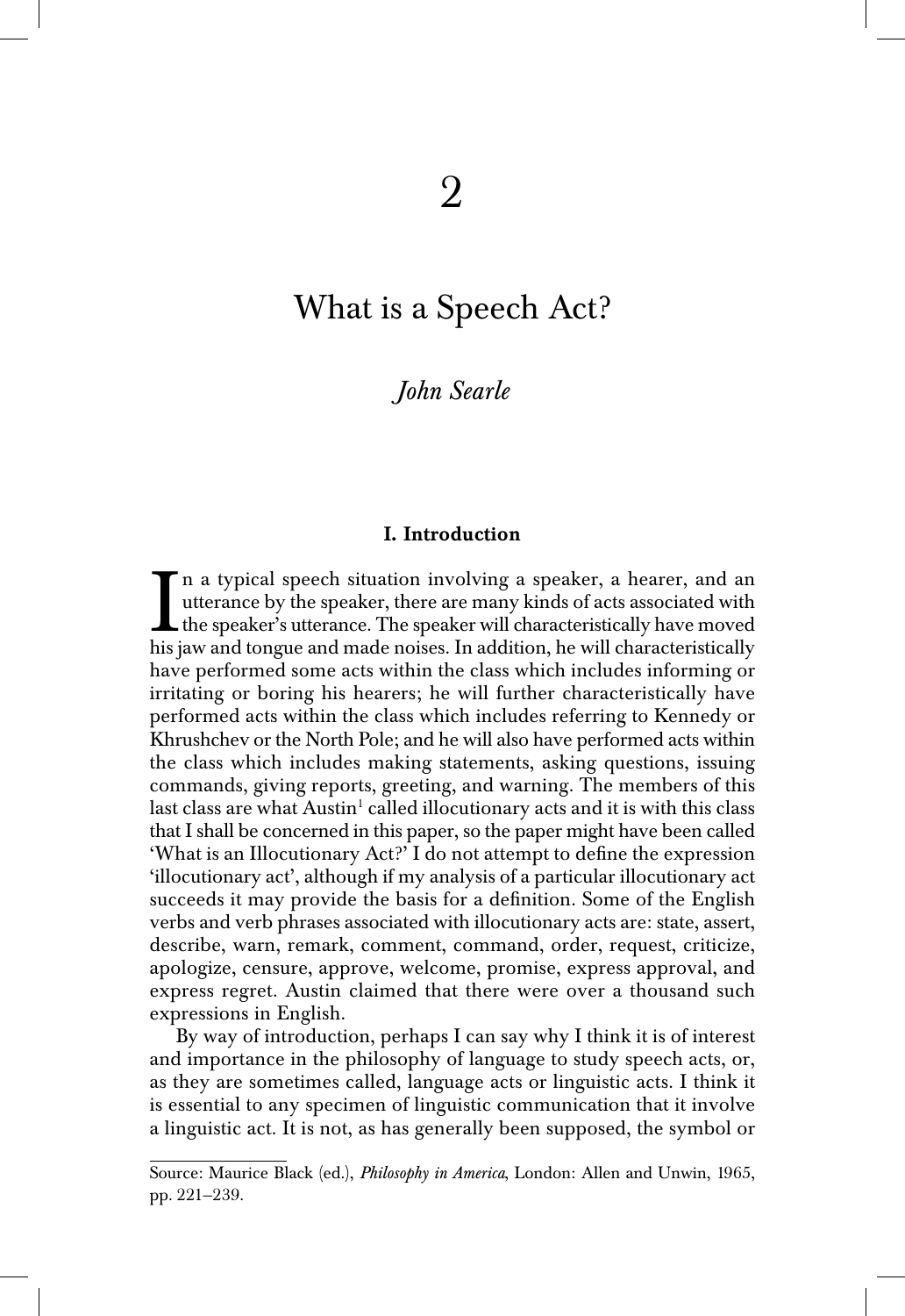word or sentence, or even the token of the symbol or word or sentence, which is the unit of linguistic communication, but rather it is the *production* of the token in the performance of the speech act that constitutes the basic unit of linguistic communication. To put this point more precisely, the production of the sentence token under certain conditions is the illocutionary act, and the illocutionary act is the minimal unit of linguistic communication.

I do not know how to *prove* that linguistic communication essentially involves acts but I can think of arguments with which one might attempt to convince someone who was sceptical. One argument would be to call the sceptic's attention to the fact that when he takes a noise or a mark on paper to be an instance of linguistic communication, as a message, one of the things that is involved in his so taking that noise or mark is that he should regard it as having been produced by a being with certain intentions. He cannot just regard it as a natural phenomenon, like a stone, a waterfall, or a tree. In order to regard it as an instance of linguistic communication one must suppose that its production is what I am calling a speech act. It is a logical presupposition, for example, of current attempts to decipher the Mayan hieroglyphs that we at least hypothesize that the marks we see on the stones were produced by beings more or less like ourselves and produced with certain kinds of intentions. If we were certain the marks were a consequence of, say, water erosion, then the question of deciphering them or even calling them hieroglyphs could not arise. To construe them under the category of linguistic communication necessarily involves construing their production as speech acts.

To perform illocutionary acts is to engage in a rule-governed form of behaviour. I shall argue that such things as asking questions or making statements are rule-governed in ways quite similar to those in which getting a base hit in baseball or moving a knight in chess are rule-governed forms of acts. I intend therefore to explicate the notion of an illocutionary act by stating a set of necessary and sufficient conditions for the performance of a particular kind of illocutionary act, and extracting from it a set of semantical rules for the use of the expression (or syntactic device) which marks the utterance as an illocutionary act of that kind. If I am successful in stating the conditions and the corresponding rules for even one kind of illocutionary act, that will provide us with a pattern for analysing other kinds of acts and consequently for explicating the notion in general. But in order to set the stage for actually stating conditions and extracting rules for performing an illocutionary act I have to discuss three other preliminary notions: *rules, propositions*, and *meaning*. I shall confine my discussion of these notions to those aspects which are essential to my main purposes in this paper, but, even so, what I wish to say concerning each of these notions, if it were to be at all complete, would require a paper for each; however, sometimes it may be worth sacrificing thoroughness for the sake of scope and I shall therefore be very brief.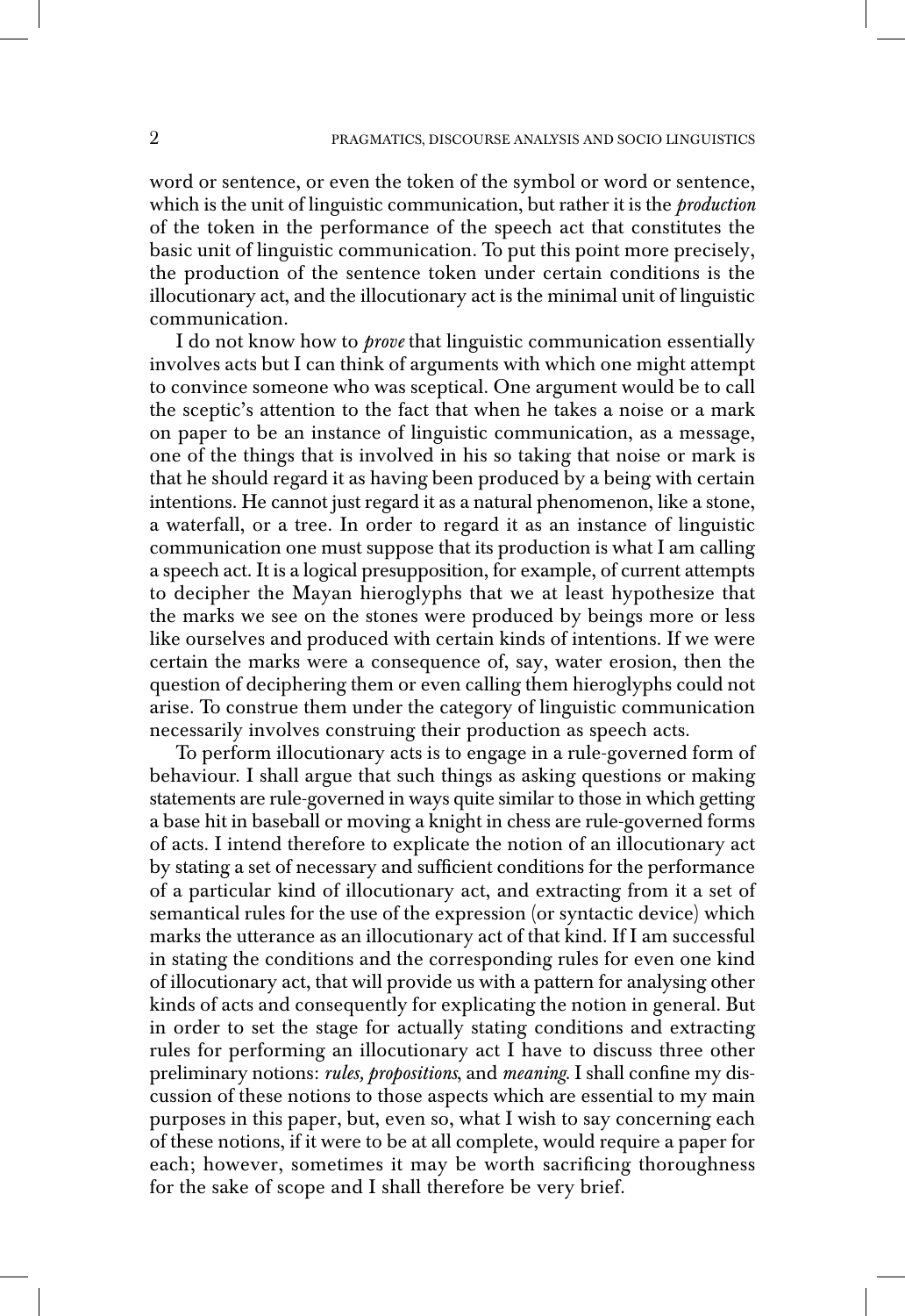#### **II. Rules**

In recent years there has been in the philosophy of language considerable discussion involving the notion of rules for the use of expressions. Some philosophers have even said that knowing the meaning of a word is simply a matter of knowing the rules for its use or employment. One disquieting feature of such discussions is that no philosopher, to my knowledge at least, has ever given anything like an adequate formulation of the rules for the use of even one expression. If meaning is a matter of rules of use, surely we ought to be able to state the rules for the use of expressions in a way which would explicate the meaning of those expressions. Certain other philosophers, dismayed perhaps by the failure of their colleagues to produce any rules, have denied the fashionable view that meaning is a matter of rules and have asserted that there are no semantical rules of the proposed kind at all. I am inclined to think that this scepticism is premature and stems from a failure to distinguish different sorts of rules, in a way which I shall now attempt to explain.

I distinguish between two sorts of rules: Some regulate antecedently existing forms of behaviour; for example, the rules of etiquette regulate interpersonal relationships, but these relationships exist independently of the rules of etiquette. Some rules on the other hand do not merely regulate but create or define new forms of behaviour. The rules of football, for example, do not merely regulate the game of football but as it were create the possibility of or define that activity. The activity of playing football is constituted by acting in accordance with these rules; football has no existence apart from these rules. I call the latter kind of rules constitutive rules and the former kind regulative rules. Regulative rules regulate a pre-existing activity, an activity whose existence is logically independent of the existence of the rules. Constitutive rules constitute (and also regulate) an activity the existence of which is logically dependent on the rules.<sup>2</sup>

Regulative rules characteristically take the form of or can be paraphrased as imperatives, e.g. 'When cutting food hold the knife in the right hand', or 'Officers are to wear ties at dinner'. Some constitutive rules take quite a different form, e.g. a checkmate is made if the king is attacked in such a way that no move will leave it unattacked; a touchdown is scored when a player crosses the opponents' goal line in possession of the ball while a play is in progress. If our paradigms of rules are imperative regulative rules, such non-imperative constitutive rules are likely to strike us as extremely curious and hardly even as rules at all. Notice that they are almost tautological in character, for what the 'rule' seems to offer is a partial definition of 'checkmate' or 'touchdown'. But, of course, this quasitautological character is a necessary consequence of their being constitutive rules: the rules concerning touchdowns must define the notion of 'touchdown' in the same way that the rules concerning football define 'football'. That, for example, a touchdown can be scored in such and such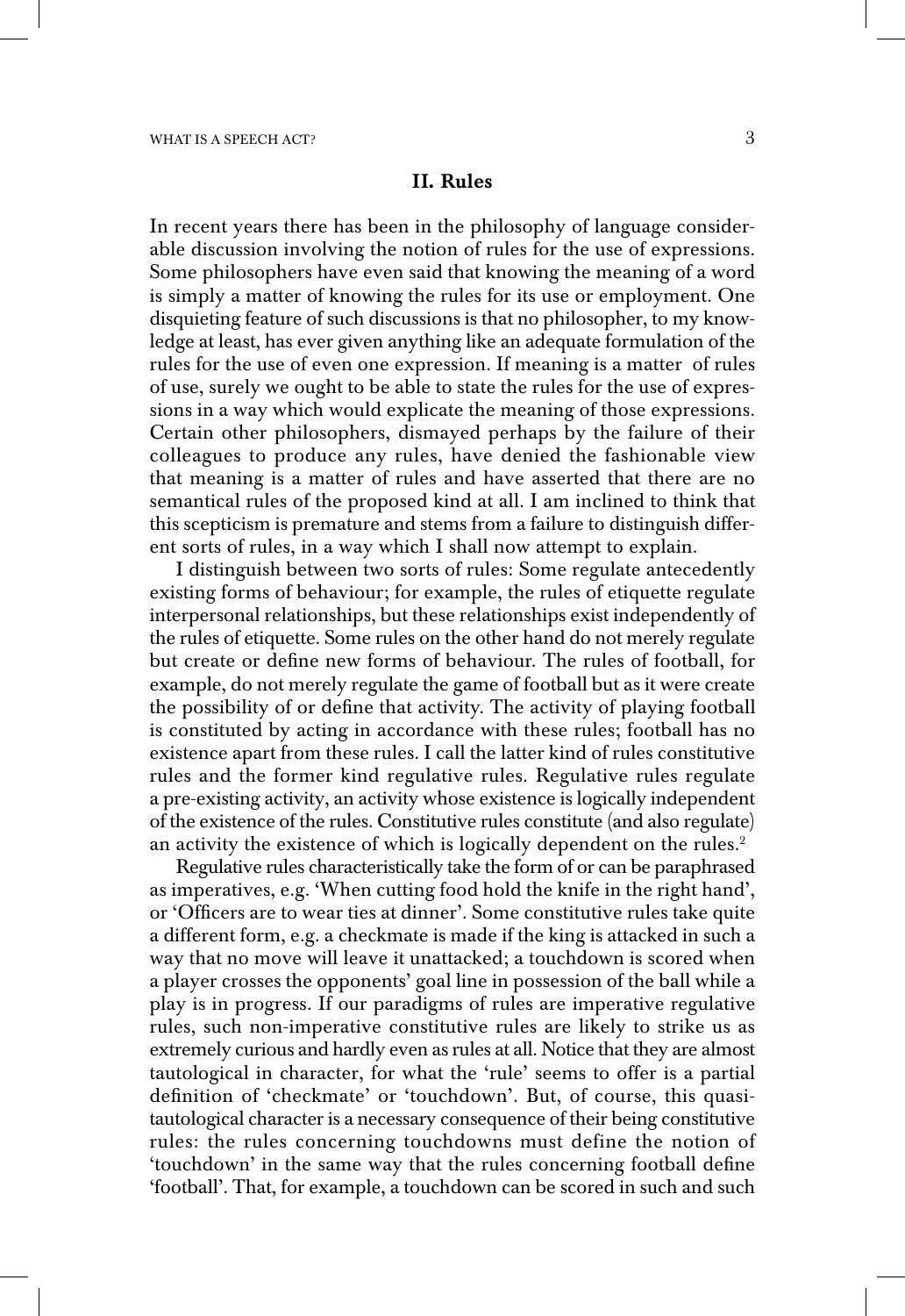ways and counts six points can appear sometimes as a rule, sometimes as an analytic truth; and that it can be construed as a tautology is a clue to the fact that the rule in question is a constitutive one. Regulative rules generally have the form 'Do *X*' or 'If *Y* do *X*'. Some members of the set of constitutive rules have this form but some also have the form '*X* counts as *Y*.'3

The failure to perceive this is of some importance in philosophy. Thus, e.g., some philosophers ask 'How can a promise create an obligation?' A similar question would be 'How can a touchdown create six points?' And as they stand both questions can only be answered by stating a rule of the form '*X* counts as *Y* '.

I am inclined to think that both the failure of some philosophers to state rules for the use of expressions and the scepticism of other philosophers concerning the existence of any such rules stem at least in part from a failure to recognize the distinctions between constitutive and regulative rules. The model or paradigm of a rule which most philosophers have is that of a regulative rule, and if one looks in semantics for purely regulative rules one is not likely to find anything interesting from the point of view of logical analysis. There are no doubt social rules of the form 'One ought not to utter obscenities at formal gatherings', but that hardly seems a rule of the sort that is crucial in explicating the semantics of a language. The hypothesis that lies behind the present paper is that the semantics of a language can be regarded as a series of systems of constitutive rules and that illocutionary acts are acts performed in accordance with these sets of constitutive rules. One of the aims of this paper is to formulate a set of constitutive rules for a certain kind of speech act. And if what I have said concerning constitutive rules is correct, we should not be surprised if not all these rules take the form of imperative rules. Indeed we shall see that the rules fall into several different categories, none of which is quite like the rules of etiquette. The effort to state the rules for an illocutionary act can also be regarded as a kind of test of the hypothesis that there are constitutive rules underlying speech acts. If we are unable to give any satisfactory rule formulations, our failure could be construed as partially disconfirming evidence against the hypothesis.

# **III. Propositions**

Different illocutionary acts often have features in common with each other. Consider utterances of the following sentences:

- (1) Will John leave the room?
- (2) John will leave the room.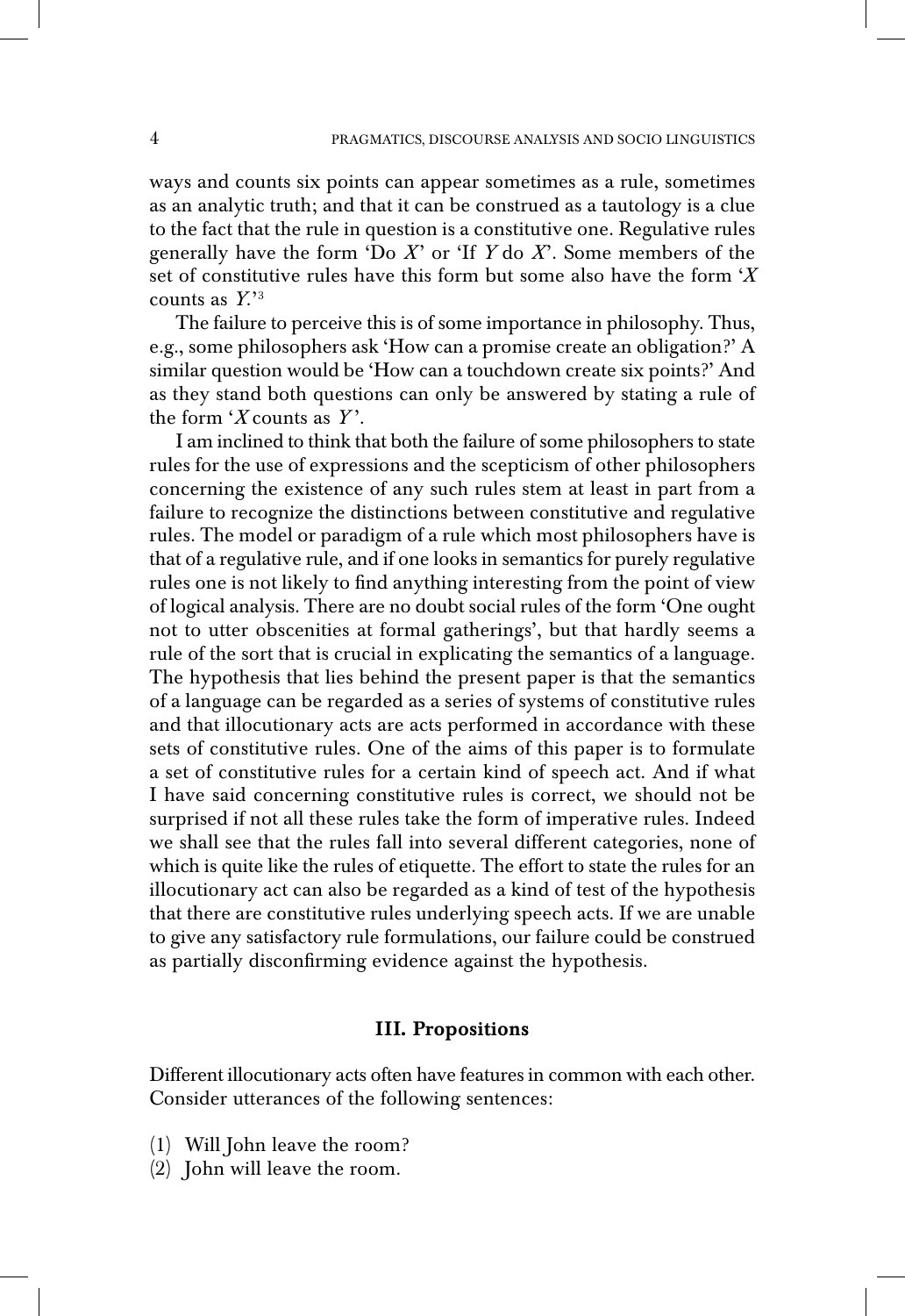- (3) John, leave the room!
- (4) Would that John left the room.
- (5) If John will leave the room, I will leave also.

Utterances of each of these on a given occasion would characteristically be performances of different illocutionary acts. The first would, characteristically, be a question, the second an assertion about the future, that is, a prediction, the third a request or order, the fourth an expression of a wish, and the fifth a hypothetical expression of intention. Yet in the performance of each the speaker would characteristically perform some subsidiary acts which are common to all five illocutionary acts. In the utterance of each the speaker *refers* to a particular person John and *predicates* the act of leaving the room of that person. In no case is that all he does, but in every case it is a part of what he does. I shall say, therefore, that in each of these cases, although the illocutionary acts are different, at least some of the nonillocutionary acts of reference and predication are the same.

The reference to some person John and predication of the same thing of him in each of these illocutionary acts inclines me to say that there is a common *content* in each of them. Something expressible by the clause 'that John will leave the room' seems to be a common feature of all. We could, with not too much distortion, write each of these sentences in a way which would isolate this common feature: 'I assert that John will leave the room', 'I ask whether John will leave the room', etc.

For lack of a better word I propose to call this common content a proposition, and I shall describe this feature of these illocutionary acts by saying that in the utterance of each of  $(1)$ – $(5)$  the speaker expresses the proposition that John will leave the room. Notice that I do not say that the sentence expresses the proposition; I do not know how sentences could perform acts of that kind. But I shall say that in the utterance of the sentence the speaker expresses a proposition. Notice also that I am distinguishing between a proposition and an assertion or statement of that proposition. The proposition that John will leave the room is expressed in the utterance of all of  $(1)$ – $(5)$  but only in  $(2)$  is that proposition asserted. An assertion is an illocutionary act, but a proposition is not an act at all, although the act of expressing a proposition is a part of performing certain illocutionary acts.

I might summarise this by saying that I am distinguishing between the illocutionary act and the propositional content of an illocutionary act. Of course, not all illocutionary acts have a proposititional content, for example, an utterance of 'Hurrah!' or 'Ouch!' does not. In one version or another this distinction is an old one and has been marked in different ways by authors as diverse as Frege, Sheffer, Lewis, Reichenbach and Hare, to mention only a few.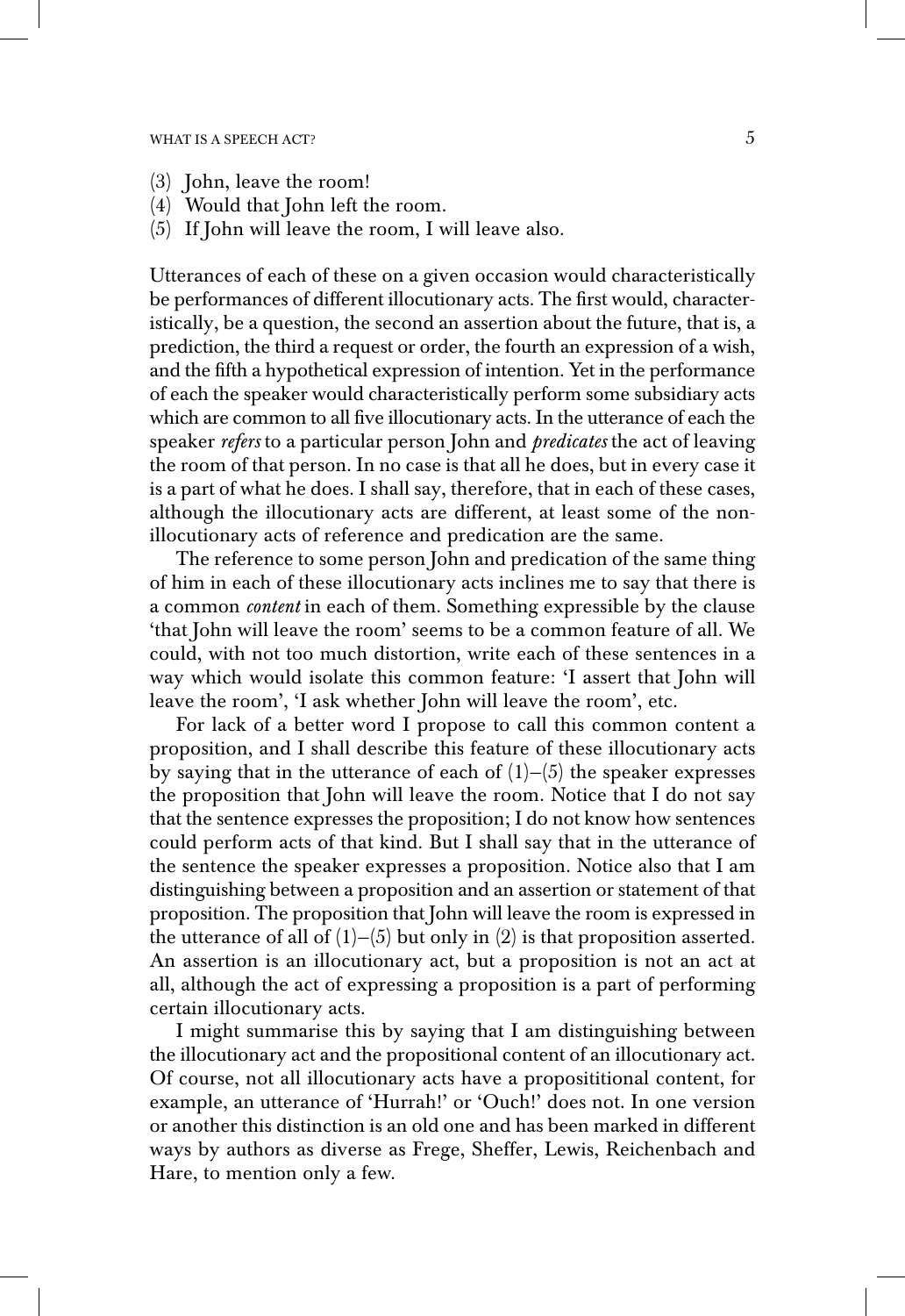From a semantical point of view we can distinguish between the propositional indicator in the sentence and the indicator of illocutionary force. That is, for a large class of sentences used to perform illocutionary acts, we can say for the purpose of our analysis that the sentence has two (not necessarily separate) parts, the proposition indicating element and the function indicating device.4 The function indicating device shows how the proposition is to be taken, or, to put it in another way, what illocutionary force the utterance is to have, that is, what illocutionary act the speaker is performing in the utterance of the sentence. Function indicating devices in English include word order, stress, intonation contour, punctuation, the mood of the verb, and finally a set of so-called performative verbs: I may indicate the kind of illocutionary act I am performing by beginning the sentence with 'I apologize', 'I warn', 'I state', etc. Often in actual speech situations the context will make it clear what the illocutionary force of the utterance is, without its being necessary to invoke the appropriate function indicating device.

If this semantical distinction is of any real importance, it seems likely that it should have some syntactical analogue, and certain recent developments in transformational grammar tend to support the view that it does. In the underlying phrase marker of a sentence there is a distinction between those elements which correspond to the function indicating device and those which correspond to the propositional content.

The distinction between the function indicating device and the proposition indicating device will prove very useful to us in giving an analysis of an illocutionary act. Since the same proposition can be common to all sorts of illocutionary acts, we can separate our analysis of the proposition from our analysis of kinds of illocutionary acts. I think there are rules for expressing propositions, rules for such things as reference and predication, but those rules can be discussed independently of the rules for function indicating. In this paper I shall not attempt to discuss propositional rules but shall concentrate on rules for using certain kinds of function indicating devices.

## **IV. Meaning**

Speech acts are characteristically performed in the utterance of sounds or the making or marks. What is the difference between *just* uttering sounds or making marks and performing a speech act? One difference is that the sounds or marks one makes in the performance of a speech act are characteristically said to *have meaning*, and a second related difference is that one is characteristically said to *mean something* by those sounds or marks. Characteristically when one speaks one means something by what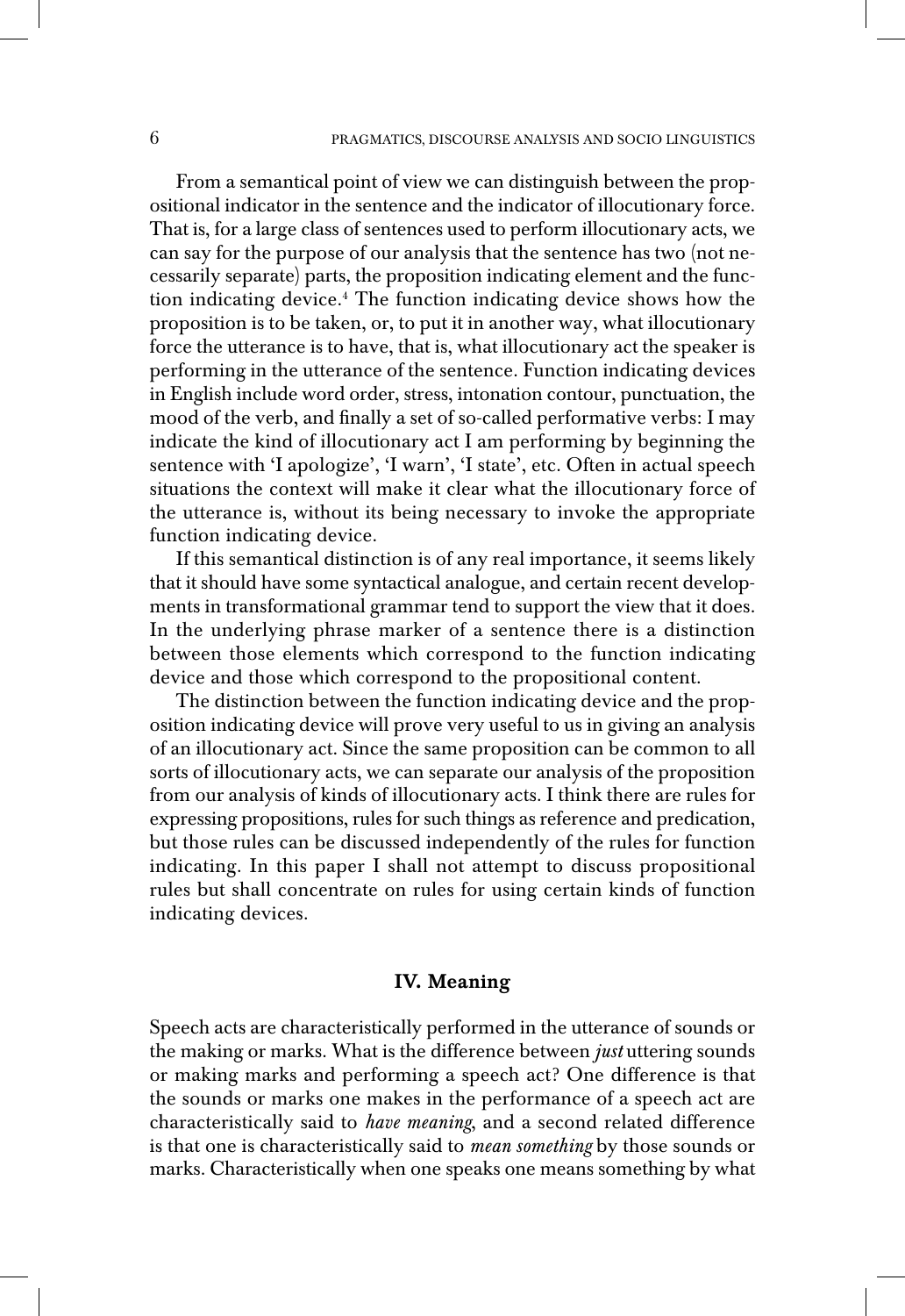one says, and what one says, the string of morphemes that one emits, is characteristically said to have a meaning. Here, incidentally, is another point at which our analogy between performing speech acts and playing games breaks down. The pieces in a game like chess are not characteristically said to have a meaning, and furthermore when one makes a move one is not characteristically said to mean anything by that move.

But what is it for one to mean something by what one says, and what is it for something to have a meaning? To answer the first of these questions I propose to borrow and revise some ideas of Paul Grice. In an article entitled 'Meaning'.<sup>5</sup> Grice gives the following analysis of one sense of the notion of 'meaning'. To say that *A* meant something by x is to say that '*A* intended the utterance of *x* to produce some effect in an audience by means of the recognition of this intention'. This seems to me a useful start on an analysis of meaning, first because it shows the close relationship between the notion of meaning and the notion of intention, and secondly because it captures something which is, I think, essential to speaking a language: In speaking a language I attempt to communicate things to my hearer by means of getting him to recognize my intention to communicate just those things. For example, characteristically, when I make an assertion, I attempt to communicate to and convince my hearer of the truth of a certain proposition; and the means I employ to do this are to utter certain sounds, which utterance I intend to produce in him the desired effect by means of his recognition of my intention to produce just that effect. I shall illustrate this with an example. I might on the one hand attempt to get you to believe that I am French by speaking French all the time, dressing in the French manner, showing wild enthusiasm for de Gaulle, and cultivating French acquaintances. But I might on the other hand attempt to get you to believe that I am French by simply telling you that I am French. Now, what is the difference between these two ways of my attempting to get you to believe that I am French? One crucial difference is that in the second case I attempt to get you to believe that I am French by getting you to recognize that it is my purported intention to get you to believe just that. That is one of the things involved in telling you that I am French. But of course if I try to get you to believe that I am French by putting on the act I described, then your recognition of my intention to produce in you the belief that I am French is not the means I am employing. Indeed in this case you would, I think, become rather suspicious if you recognized my intention.

However valuable this analysis of meaning is, it seems to me to be in certain respects defective. First of all, it fails to distinguish the different kinds of effects  $-$  perlocutionary versus illocutionary  $-$  that one may intend to produce in one's hearers, and it further fails to show the way in which these different kinds of effects are related to the notion of meaning.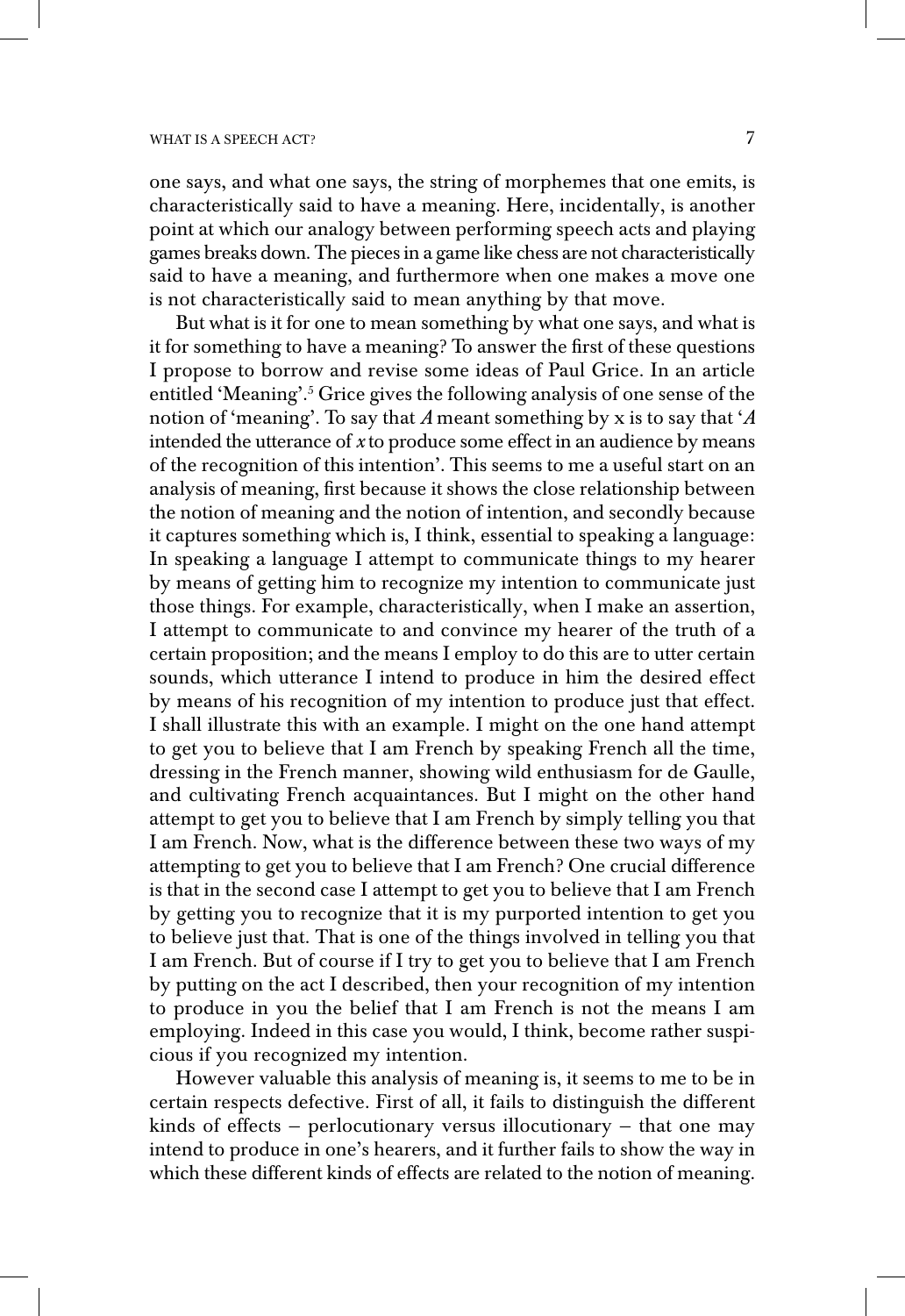A second defect is that it fails to account for the extent to which meaning is a matter of rules or conventions. That is, this account of meaning does not show the connection between one's meaning something by what one says and what that which one says actually means in the language. In order to illustrate this point I now wish to present a counter-example to this analysis of meaning. The point of the counter-example will be to illustrate the connection between what a speaker means and what the words he utters mean.

Suppose that I am an American soldier in the Second World War and that I am captured by Italian troops. And suppose also that I wish to get these troops to believe that I am a German officer in order to get them to release me. What I would like to do is to tell them in German or Italian that I am a German officer. But let us suppose I don't know enough German or Italian to do that. So I, as it were, attempt to put on a show of telling them that I am a German officer by reciting those few bits of German that I know, trusting that they don't know enough German to see through my plan. Let us suppose I know only one line of German, which I remember from a poem I had to memorize in a high school German course. Therefore I, a captured American, address my Italian captors with the following sentence: 'Kennst du das Land, wo die Zitronen blühen?' Now, let us describe the situation in Gricean terms. I intend to produce a certain effect in them, namely, the effect of believing that I am a German officer; and I intend to produce this effect by means of their recognition of my intention. I intend that they should think that I am trying to tell them is that I am a German officer. But does it follow from this account that when I say 'Kennst du das Land . . .' etc., what I mean is, 'I am a German officer'? Not only does it not follow, but in this case it seems plainly false that when I utter the German sentence what I mean is 'I am a German officer', or even 'Ich bin ein deutscher Offizier', because what the words mean is, 'Knowest thou the land where the lemon trees bloom?' Of course, I want my captors to be deceived into thinking that what I mean is 'I am a German officer', but part of what is involved in the deception is getting them to think that that is what the words which I utter mean in German. At one point in the *Philosophical Investigations* Wittgenstein says 'Say "it's cold here" and mean "it's warm here"'.6 The reason we are unable to do this is that what we can mean is a function of what we are saying. Meaning is more than a matter of intention, it is also a matter of convention.

Grice's account can be amended to deal with counter-examples of this kind. We have here a case where I am trying to produce a certain effect by means of the recognition of my intention to produce that effect, but the device I use to produce this effect is one which is conventionally, by the rules governing the use of that device, used as a means of producing quite different illocutionary effects. We must therefore reformulate the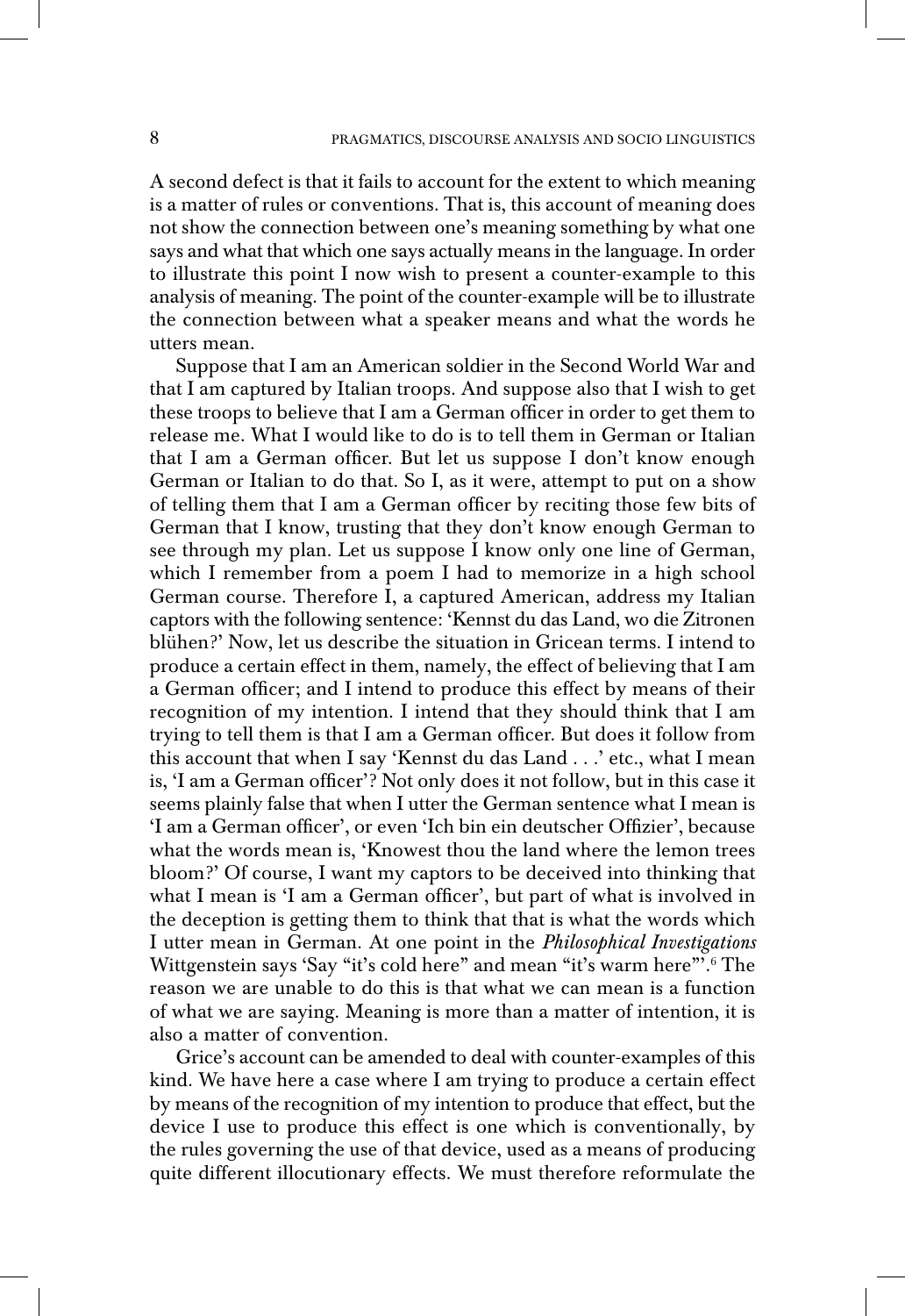Gricean account of meaning in such a way as to make it clear that one's meaning something when one says something is more than just contingently related to what the sentence means in the language one is speaking. In our analysis of illocutionary acts, we must capture both the intentional and the conventional aspects and especially the relationship between them. In the performance of an illocutionary act the speaker intends to produce a certain effect by means of getting the hearer to recognize his intention to produce that effect, and furthermore, if he is using words literally, he intends this recognition to be achieved in virtue of the fact that the rules for using the expressions he utters associate the expressions with the production of that effect. It is this *combination* of elements which we shall need to express in our analysis of the illocutionary act.

# **V. How to Promise**

I shall now attempt to give an analysis of the illocutionary act of promising. In order to do this I shall ask what conditions are necessary and sufficient for the act of promising to have been performed in the utterance of a given sentence. I shall attempt to answer this question by stating these conditions as a set of propositions such that the conjunction of the members of the set entails the proposition that a speaker made a promise, and the proposition that the speaker made a promise entails this conjunction. Thus each condition will be a necessary condition for the performance of the act of promising, and taken collectively the set of conditions will be a sufficient condition for the act to have been performed.

If we get such a set of conditions we can extract from them a set of rules for the use of the function indicating device. The method here is analogous to discovering the rules of chess by asking oneself what are the necessary and sufficient conditions under which one can be said to have correctly moved a knight or castled or checkmated a player, etc. We are in the position of someone who has learned to play chess without ever having the rules formulated and who wants such a formulation. We learned how to play the game of illocutionary acts, but in general it was done without an explicit formulation of the rules, and the first step in getting such a formulation is to set out the conditions for the performance of a particular illocutionary act. Our inquiry will therefore serve a double philosophical purpose. By stating a set of conditions for the performance of a particular illocutionary act we shall have offered a partial explication of that notion and shall also have paved the way for the second step, the formulation of the rules.

I find the statement of the conditions very difficult to do, and I am not entirely satisfied with the list I am about to present. One reason for the difficulty is that the notion of a promise, like most notions in ordinary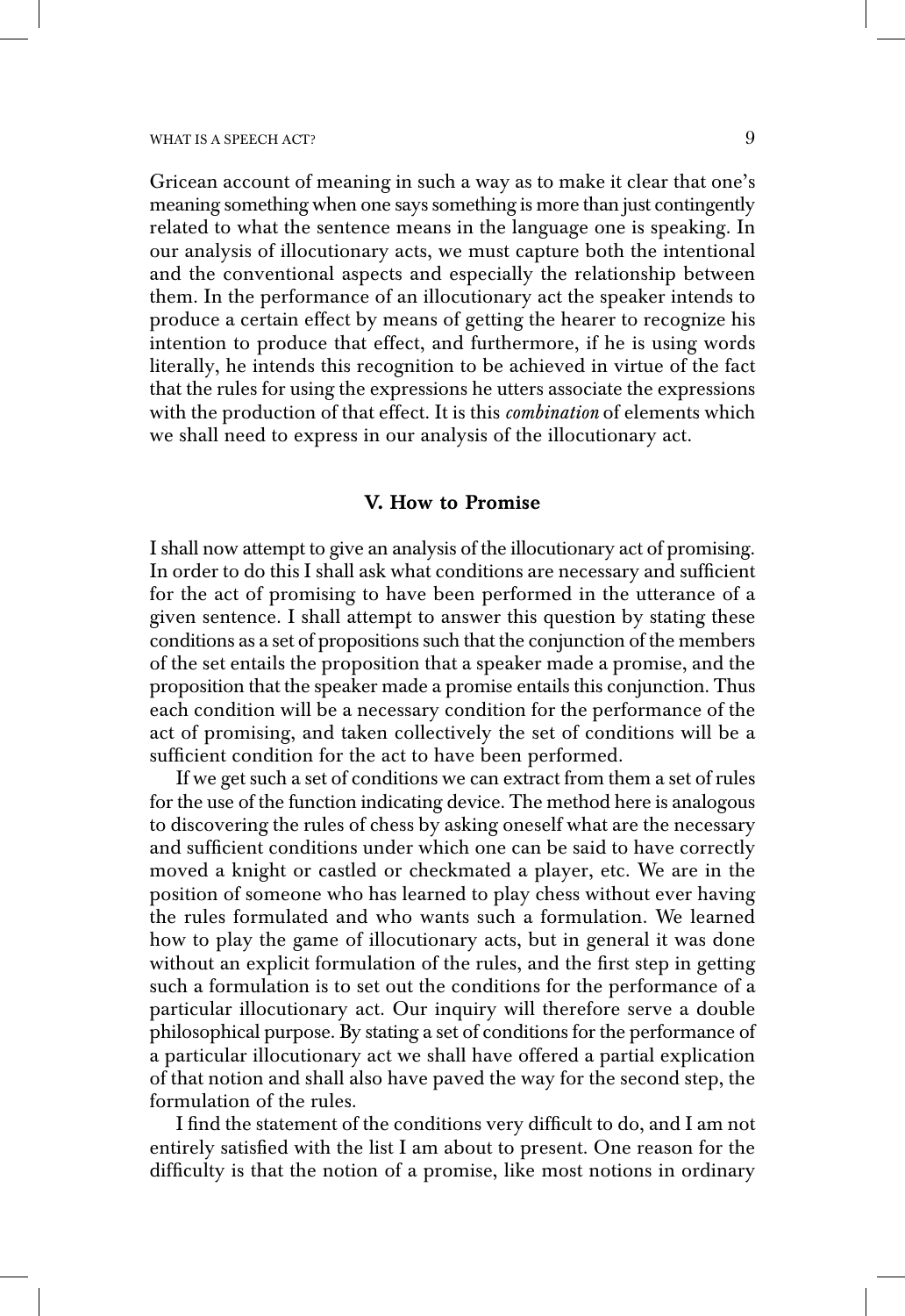language, does not have absolutely strict rules. There are all sorts of odd, deviant, and borderline promises; and counter-examples, more or less bizarre, can be produced against my analysis. I am inclined to think we shall not be able to get a set of knock down necessary and sufficient conditions that will exactly mirror the ordinary use of the word 'promise'. I am confining my discussion, therefore, to the centre of the concept of promising and ignoring the fringe, borderline, and partially defective cases. I also confine my discussion to full-blown explicit promises and ignore promises made by elliptical turns of phrase, hints, metaphors, etc.

Another difficulty arises from my desire to state the conditions without certain forms of circularity. I want to give a list of conditions for the performance of a certain illocutionary act, which do not themselves mention the performance of any illocutionary acts. I need to satisfy this condition in order to offer an explication of the notion of an illocutionary act in general, otherwise I should simply be showing the relation between different illocutionary acts. However, although there will be no reference to illocutionary *acts*, certain illocutionary *concepts* will appear in the analysans as well as in the analysandum; and I think this form of circularity is unavoidable because of the nature of constitutive rules.

In the presentation of the conditions I shall first consider the case of a sincere promise and then show how to modify the conditions to allow for insincere promises. As our inquiry is semantical rather than syntactical, I shall simply assume the existence of grammatically wellformed sentences.

Given that a speaker *S* utters as sentence *T* in the presence of a hearer *H*, then, in the utterance of *T*, *S* sincerely (and non-defectively) promises that  $p$  to  $H$  if and only if:

(1) *Normal Input and Output Conditions obtain*. I use the terms 'input' and 'output' to cover the large and indefinite range of conditions under which any kind of serious linguistic communication is possible. 'Output' covers the conditions for intelligible speaking and 'input' covers the conditions for understanding. Together they include such things as that the speaker and hearer both know how to speak the language; both are conscious of what they are doing; the speaker is not acting under duress or threats; they have no physical impediments to communication, such as deafness, aphasia, or laryngitis; they are not acting in a play or telling jokes, etc.

(2) *S expresses that p in the utterance of T.* This condition isolates the propositional content from the rest of the speech act and enables us to concentrate on the peculiarities of promising in the rest of the analysis.

(3) *In expressing that p, S predicates a future act A of S.* In the case of promising the function indicating device is an expression whose scope includes certain features of the proposition. In a promise an act must be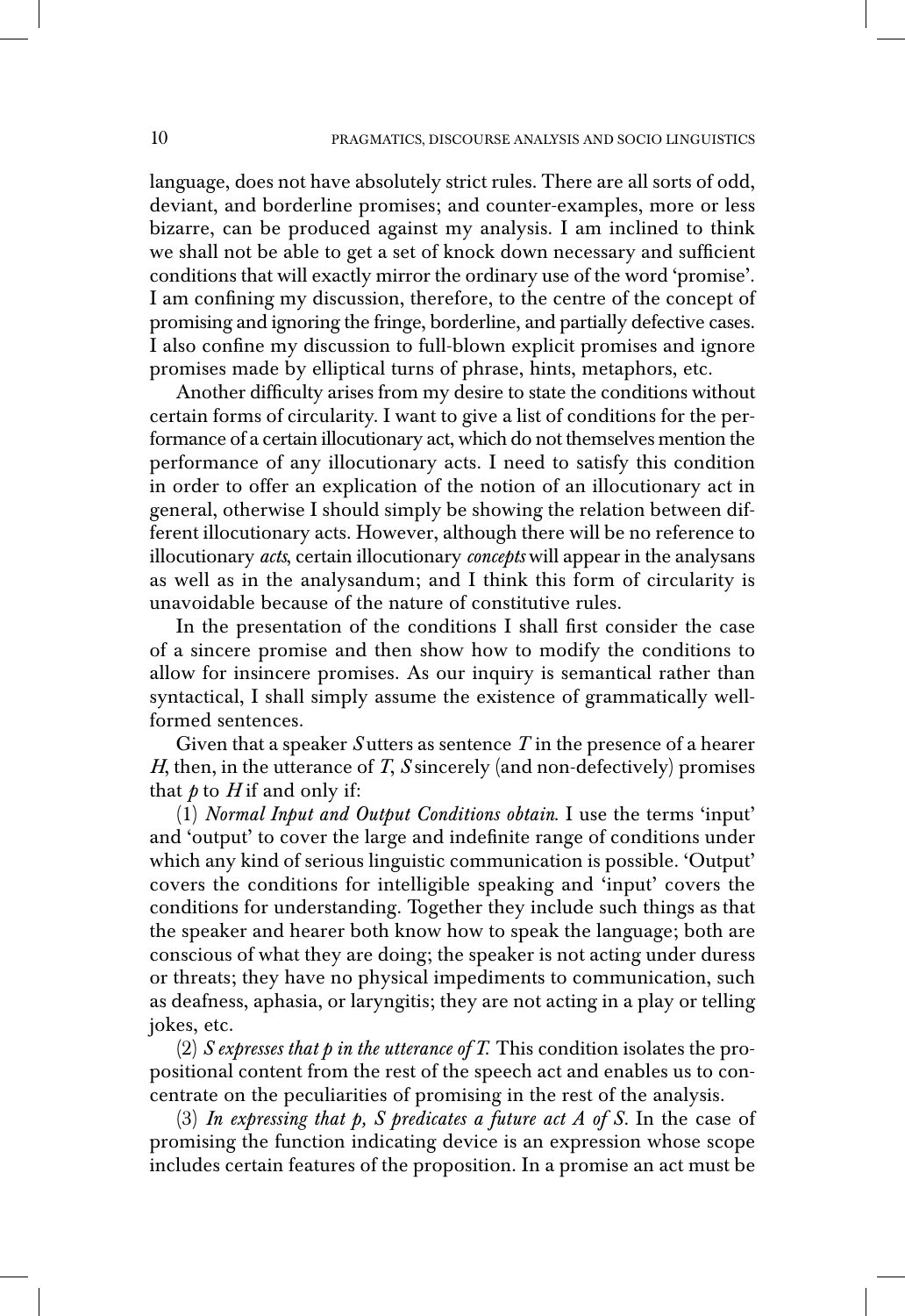predicated of the speaker and it cannot be a past act. I cannot promise to have done something, and I cannot promise that someone else will do something. (Although I can promise to see that he will do it.) The notion of an act, as I am construing it for present purposes, includes refraining from acts, performing series of acts, and may also include states and conditions: I may promise not to do something, I may promise to do something repeatedly, and I may promise to be or remain in a certain state or condition. I call conditions (2) and (3) the *propositional content conditions*.

(4) *H would prefer S's doing A to his not doing A, and S believes H would prefer his doing A to his not doing A.* One crucial distinction between promises on the one hand and threats on the other is that a promise is a pledge to do something for you, not to you, but a threat is a pledge to do something to you, not for you. A promise is defective if the thing promised is something the promisee does not want done; and it is further defective if the promisor does not believe the promisee wants it done, since a non-defective promise must be intended as a promise and not as a threat or warning. I think both halves of this double condition are necessary in order to avoid fairly obvious counter-examples.

One can, however, think of apparent counter-examples to this condition as stated. Suppose I say to a lazy student 'If you don't hand in your paper on time I promise you I will give you a failing grade in the course'. Is this utterance a promise? I am inclined to think not; we would more naturally describe it as a warning or possibly even a threat. But why then is it possible to use the locution 'I promise' in such a case? I think we use it here because 'I promise' and 'I hereby promise' are among the strongest function indicating devices for *commitment* provided by the English language. For that reason we often use these expressions in the performance of speech acts which are not strictly speaking promises but in which we wish to emphasize our commitment. To illustrate this, consider another apparent counter-example to the analysis along different lines. Sometimes, more commonly I think in the United States than in England, one hears people say 'I promise' when making an emphatic assertion. Suppose, for example, I accuse you of having stolen the money. I say, 'You stole that money, didn't you?' You reply 'No, I didn't, I promise you I didn't'. Did you make a promise in this case? I find it very unnatural to describe your utterance as a promise. This utterance would be more aptly described as an emphatic denial, and we can explain the occurrence of the function indicating device 'I promise' as derivative from genuine promises and serving here as an expression adding emphasis to your denial.

In general the point stated in condition (4) is that if a purported promise is to be non-defective the thing promised must be something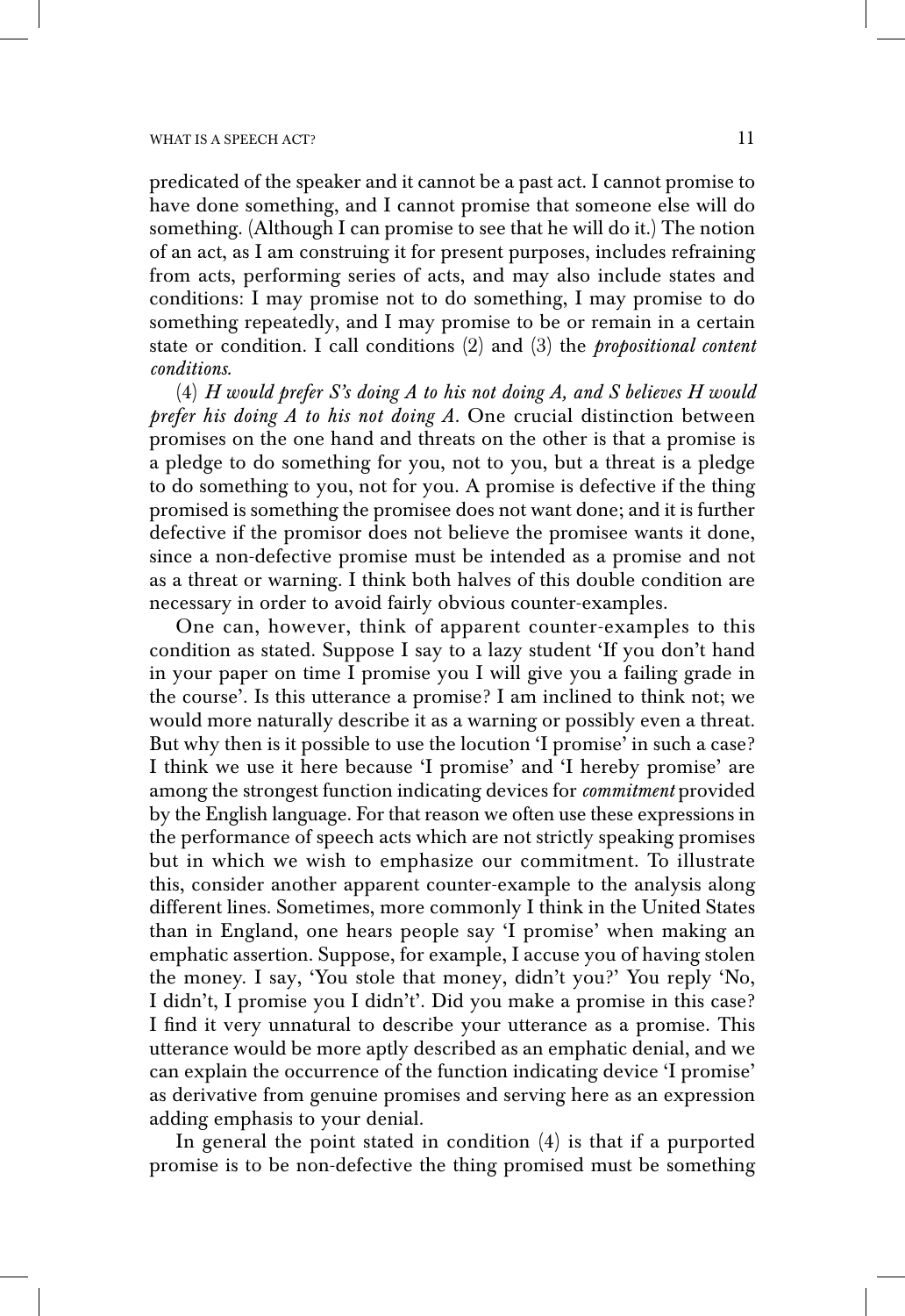the hearer wants done, or considers to be in his interest, or would prefer being done to not being done, etc.; and the speaker must be aware of or believe or know, etc. that this is the case. I think a more elegant and exact formulation of this condition would require the introduction of technical terminology.

(5) *It is not obvious to both S and H that S will do A in the normal course of events*. This condition is an instance of a general condition on many different kinds of illocutionary acts to the effect that the act must have a point. For example, if I make a request to someone to do something which it is obvious that he is already doing or is about to do, then my request is pointless and to that extent defective. In an actual speech situation, listeners, knowing the rules for performing illocutionary acts, will assume that this condition is satisfied. Suppose, for example, that in the course of a public speech I say to a member of my audience 'Look here, Smith, pay attention to what I am saying'. In order to make sense of this utterance the audience will have to assume that Smith has not been paying attention or at any rate that it is not obvious that he has been paying attention, that the question of his paying attention has arisen in some way; because a condition for making a request is that it is not obvious that the hearer is doing or about to do the thing requested.

Similarly with promises. It is out of order for me to promise to do something that it is obvious I am going to do anyhow. If I do seem to be making such a promise, the only way my audience can make sense of my utterance is to assume that I believe that it is not obvious that I am going to do the thing promised. A happily married man who promises his wife he will not desert her in the next week is likely to provide more anxiety than comfort.

Parenthetically I think this condition is an instance of the sort of phenomenon stated in Zipf's law. I think there is operating in our language, as in most forms of human behaviour, a principle of least effort, in this case a principle of maximum illocutionary ends with minimum phonetic effort; and I think condition (5) is an instance of it.

I call conditions such as (4) and (5) *preparatory conditions*. They are *sine quibus non* of happy promising, but they do not yet state the essential feature.

(6) *S intends to do A.* The most important distinction between sincere and insincere promises is that in the case of the insincere promise the speaker intends to do the act promised, in the case of the insincere promise he does not intend to do the act. Also in sincere promises the speaker believes it is possible for him to do the act (or to refrain from doing it), but I think the proposition that he intends to do it entails that he thinks it is possible to do (or refrain from doing) it, so I am not stating that as an extra condition. I call this condition the *sincerity condition*.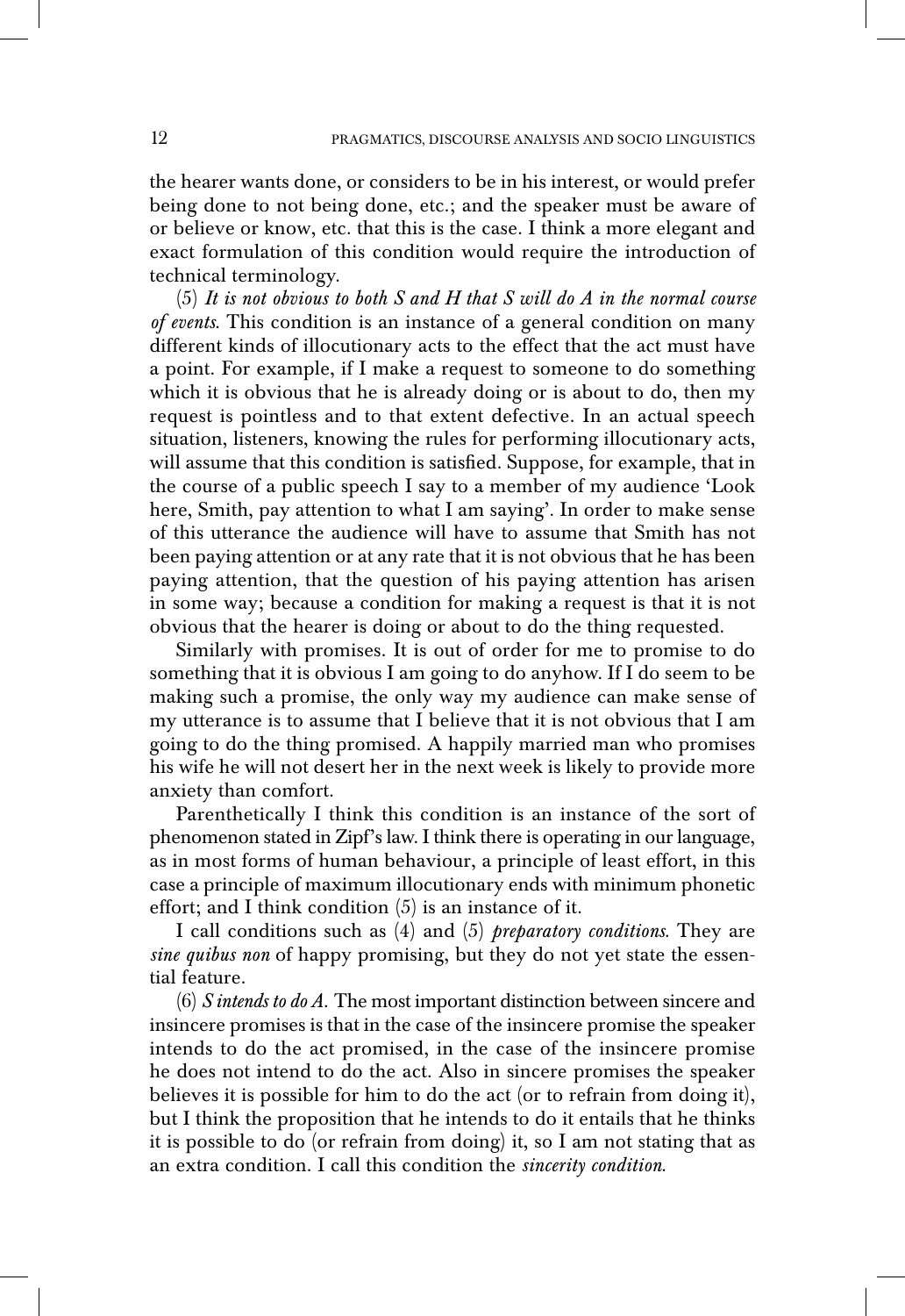(7) *S intends that the utterance of T will place him under an obligation to do A.* The essential feature of a promise is that it is the undertaking of an obligation to perform a certain act. I think that this condition distinguishes promises (and other members of the same family such as vows) from other kinds of speech acts. Notice that in the statement of the condition we only specify the speaker's intention; further conditions will make clear how that intention is realized. It is clear, however, that having this intention is a necessary condition of making a promise; for if a speaker can demonstrate that he did not have this intention in a given utterance, he can prove that the utterance was not a promise. We know, for example, that Mr Pickwick did not promise to marry the woman because we know he did not have the appropriate intention.

I call this the *essential condition*.

(8) *S intends that the utterance of T will produce in H a belief that conditions*  (6) *and* (7) *obtain by means of the recognition of the intention to produce that belief, and he intends this recognition to be achieved by means of the recognition of the sentence as one conventionally used to produce such beliefs*. This captures our amended Gricean analysis of what it is for the speaker to mean to make a promise. The speaker intends to produce a certain illocutionary effect by means of getting the hearer to recognize his intention to produce that effect, and he also intends this recognition to be achieved in virtue of the fact that the lexical and syntactical character of the item he utters conventionally associates it with producing that effect.

Strictly speaking this condition could be formulated as part of condition (1), but it is of enough philosophical interest to be worth stating separately. I find it troublesome for the following reason. If my original objection to Grice is really valid, then surely, one might say, all these iterated intentions are superfluous; all that is necessary is that the speaker should seriously utter a sentence. The production of all these effects is simply a consequence of the hearer's knowledge of what the sentence means, which in turn is a consequence of his knowledge of the language, which is assumed by the speaker at the outset. I think the correct reply to this objection is that condition (8) explicates what it is for the speaker to 'seriously' utter the sentence, i.e. to utter it and mean it, but I am not completely confident about either the force of the objection or of the reply.

(9) *The semantical rules of the dialect spoken by S and H are such that T is correctly and sincerely uttered if and only if conditions* (1)—(8) *obtain*. This condition is intended to make clear that the sentence uttered is one which by the semantical rules of the language is used to make a promise. Taken together with condition (8), it eliminates counter-examples like the captured soldier example considered earlier. Exactly what the formulation of the rules is, we shall soon see.

So far we have considered only the case of a sincere promise. But insincere promises are promises nonetheless, and we now need to show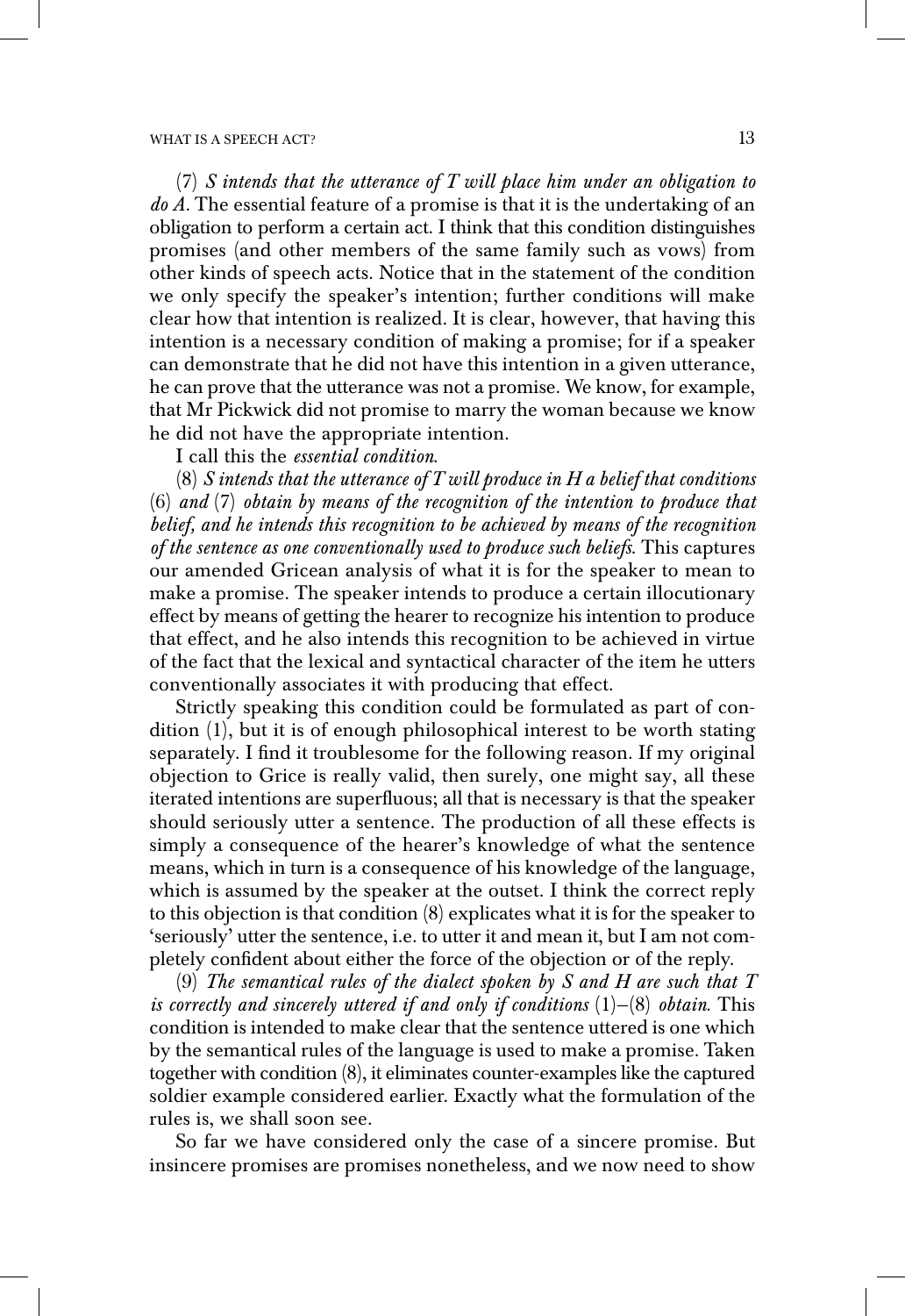how to modify the conditions to allow for them. In making an insincere promise the speaker does not have all the intentions and beliefs he has when making a sincere promise. However, he purports to have them. Indeed it is because he purports to have intentions and beliefs which he does not have that we describe his act as insincere. So to allow for insincere promises we need only to revise our conditions to state that the speaker takes responsibility for having the beliefs and intentions rather than stating that he actually has them. A clue that the speaker does take such responsibility is the fact that he could not say without absurdity, e.g. 'I promise to do *A* but I do not intend to do *A*'. To say 'I promise to do *A*' is to take responsibility for intending to do *A*, and this condition holds whether the utterance was sincere or insincere. To allow for the possibility of an insincere promise then we have only to revise condition (6) so that it states not that the speaker intends to do *A*, but that he takes responsibility for intending to do *A*, and to avoid the charge of circularity I shall phrase this as follows:

(6∗) *S intends that the utterance of T will make him responsible for intending to do A.* Thus amended (and with 'sincerely' dropped from our analysandum and from condition (9)), our analysis is neutral on the question whether the promise was sincere or insincere.

## **VI. Rules for the Use of the Function Indicating Device**

Our next task is to extract from our set of conditions a set of rules for the use of the function indicating device. Obviously not all of our conditions are equally relevant to this task. Condition (1) and conditions of the forms (8) and (9) apply generally to all kinds of normal illocutionary acts and are not peculiar to promising. Rules for the function indicating device for promising are to be found corresponding to conditions  $(2)$ – $(7)$ .

The semantical rules for the use of any function indicating device *P* for promising are:

 *Rule* 1. *P* is to be uttered only in the context of a sentence (or larger stretch of discourse) the utterance of which predicates some future act *A* of the speaker *S*.

I call this the *propositional content rule*. It is derived from the propositional content conditions (2) and (3).

 *Rule* 2. *P* is to be uttered only if the hearer *H* would prefer *S* 's doing *A* to his not doing *A*, and *S* believes *H* would prefer *S*'s doing *A* to his not doing *A*.

 *Rule* 3. *P* is to be uttered only if it is not obvious to both *S* and *H* that *S* will do *A* in the normal course of events.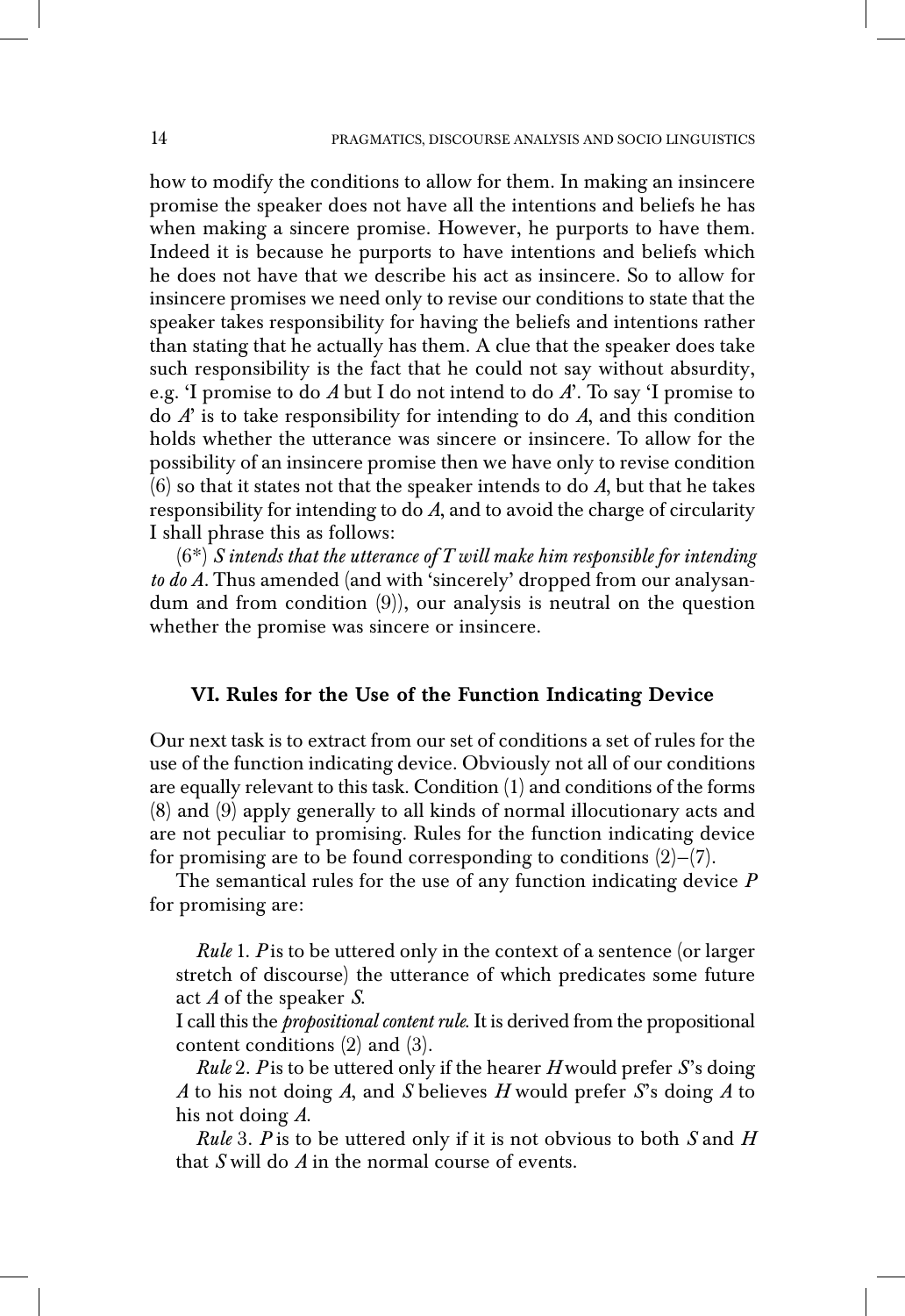I call rules (2) and (3) *preparatory rules*. They are derived from the preparatory conditions (4) and (5).

 *Rule* 4. *P* is to be uttered only if *S* intends to do *A*.

I call this the *sincerity rule*. It is derived from the sincerity condition (6).

 *Rule* 5. The utterance of *P* counts as the undertaking of an obligation to do *A*.

I call this the *essential rule*.

These rules are ordered: Rules  $2-5$  apply only if Rule 1 is satisfied, and Rule 5 applies only if Rules 2 and 3 are satisfied as well.

Notice that whereas rules 1—4 take the form of quasi-imperatives, i.e. they are of the form: utter *P* only if *x*, rule 5 is of the form: the utterance of *P* counts as *Y*. Thus rule 5 is of the kind peculiar to systems of constitutive rules which I discussed in section II.

Notice also that the rather tiresome analogy with games is holding up remarkably well. If we ask ourselves under what conditions a player could be said to move a knight correctly, we would find preparatory conditions, such as that it must be his turn to move, as well as the essential condition stating the actual positions the knight can move to. I think that there is even a sincerity rule for competitive games, the rule that each side tries to win. I suggest that the team which 'throws' the game is behaving in a way closely analogous to the speaker who lies or makes false promises. Of course, there usually are no propositional content rules for games, because games do not, by and large, represent states of affairs.

If this analysis is of any general interest beyond the case of promising then it would seem that these distinctions should carry over into other types of speech act, and I think a little reflection will show that they do. Consider, e.g., giving an order. The preparatory conditions include that the speaker should be in a position of authority over the hearer, the sincerity condition is that the speaker wants the ordered act done, and the essential condition has to do with the fact that the utterance is an attempt to get the hearer to do it. For assertions, the preparatory conditions include the fact that the hearer must have some basis for supposing the asserted proposition is true, the sincerity condition is that he must believe it to be true, and the essential condition has to do with the fact that the utterance is an attempt to inform the hearer and convince him of its truth. Greetings are a much simpler kind of speech act, but even here some of the distinctions apply. In the utterance of 'Hello' there is no propositional content and no sincerity condition. The preparatory condition is that the speaker must have just encountered the hearer, and the essential rule is that the utterance indicates courteous recognition of the hearer.